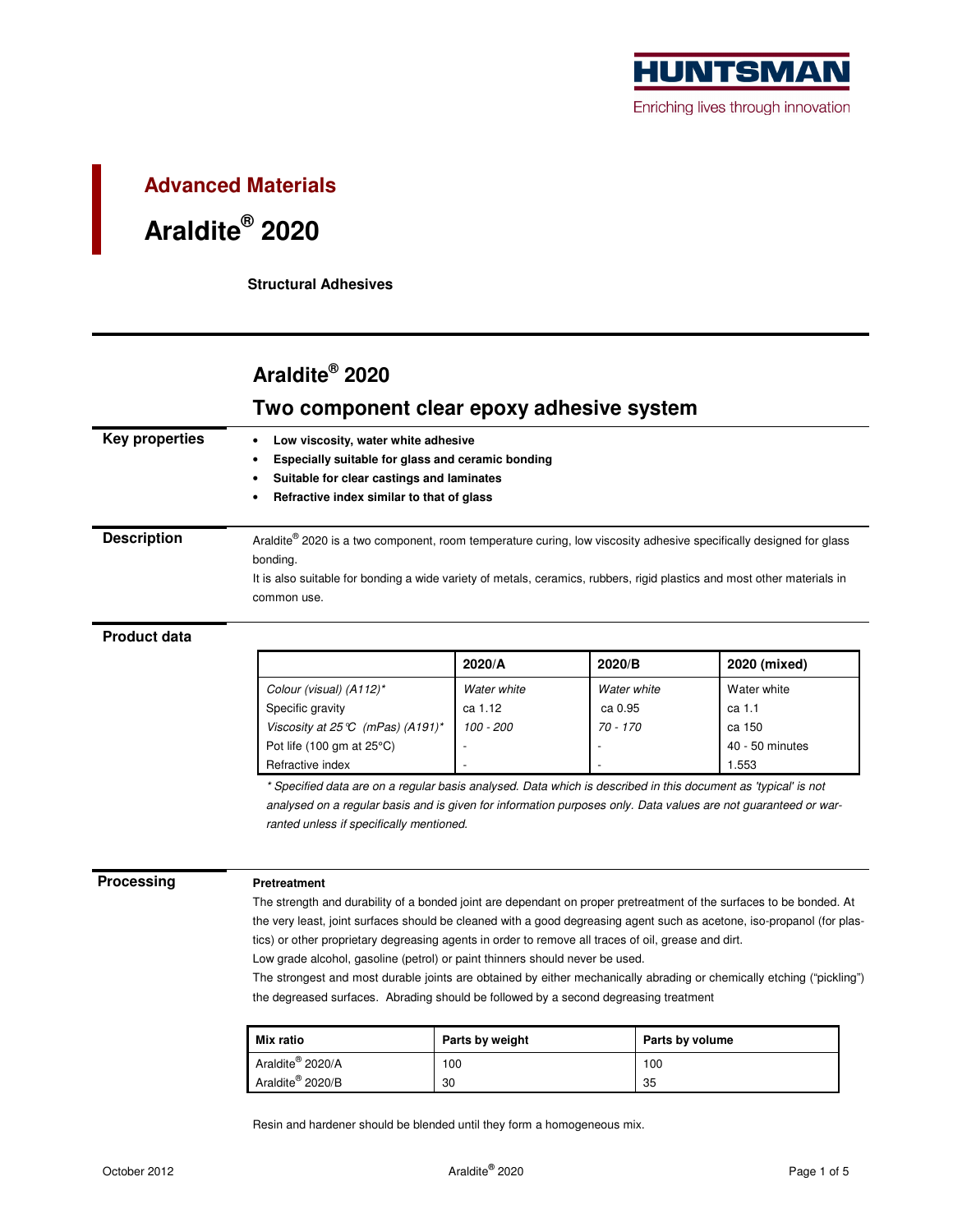#### **Application of adhesive**

The resin/hardener mix is applied with a spatula to the pretreated and dry joint surfaces.

A layer of adhesive 0.05 to 0.10 mm thick will normally impart the greatest lap shear strength to a joint.

The joint components should be assembled and clamped as soon as the adhesive has been applied. An even contact pressure throughout the joint area will ensure optimum cure.

#### **Equipment maintenance**

All tools should be cleaned with hot water and soap before adhesives residues have had time to cure. The removal of cured residues is a difficult and time-consuming operation.

If solvents such as acetone are used for cleaning, operatives should take the appropriate precautions and, in addition, avoid skin and eye contact.

#### **Typical times to minimum shear strength**

| Temperature              | °C      | 10                       | 15                       | 23                       | 40                       | 60                       | 100 |
|--------------------------|---------|--------------------------|--------------------------|--------------------------|--------------------------|--------------------------|-----|
| Cure time to reach       | hours   | 24                       | 20                       | 16                       |                          |                          |     |
| LSS > 1N/mm <sup>2</sup> | minutes | $\overline{\phantom{a}}$ | $\overline{\phantom{0}}$ | $\overline{\phantom{0}}$ | $\overline{\phantom{a}}$ | 90                       | 15  |
| Cure time to reach       | hours   | 60                       | 48                       | 25                       |                          | 2.5                      |     |
| $LSS > 10N/mm^2$         | minutes | $\overline{\phantom{a}}$ | $\overline{\phantom{0}}$ | $\overline{\phantom{a}}$ | $\overline{\phantom{0}}$ | $\overline{\phantom{a}}$ | 20  |

LSS = Lap shear strength.

Note – There is a risk of exotherm when casting the product in bulk or in thick sections (>1cm) when the mould is insulating. This should be assessed before proceeding.

### **Typical cured properties**

Unless otherwise stated, the figures given below were all determined by testing standard specimens made by lapjointing 170 x 25 x 1.5 mm strips of aluminium alloy. The joint area was 12.5 x 25 mm in each case.

The figures were determined with typical production batches using standard testing methods. They are provided solely as technical information and do not constitute a product specification.

#### **Average lap shear strengths of typical metal-to-metal joints (ISO 4587) (typical average values)**

Cured for 16 hours at 40oC and tested at 23°C



Pretreatment - Sand blasting

\*Compression lap shear strength.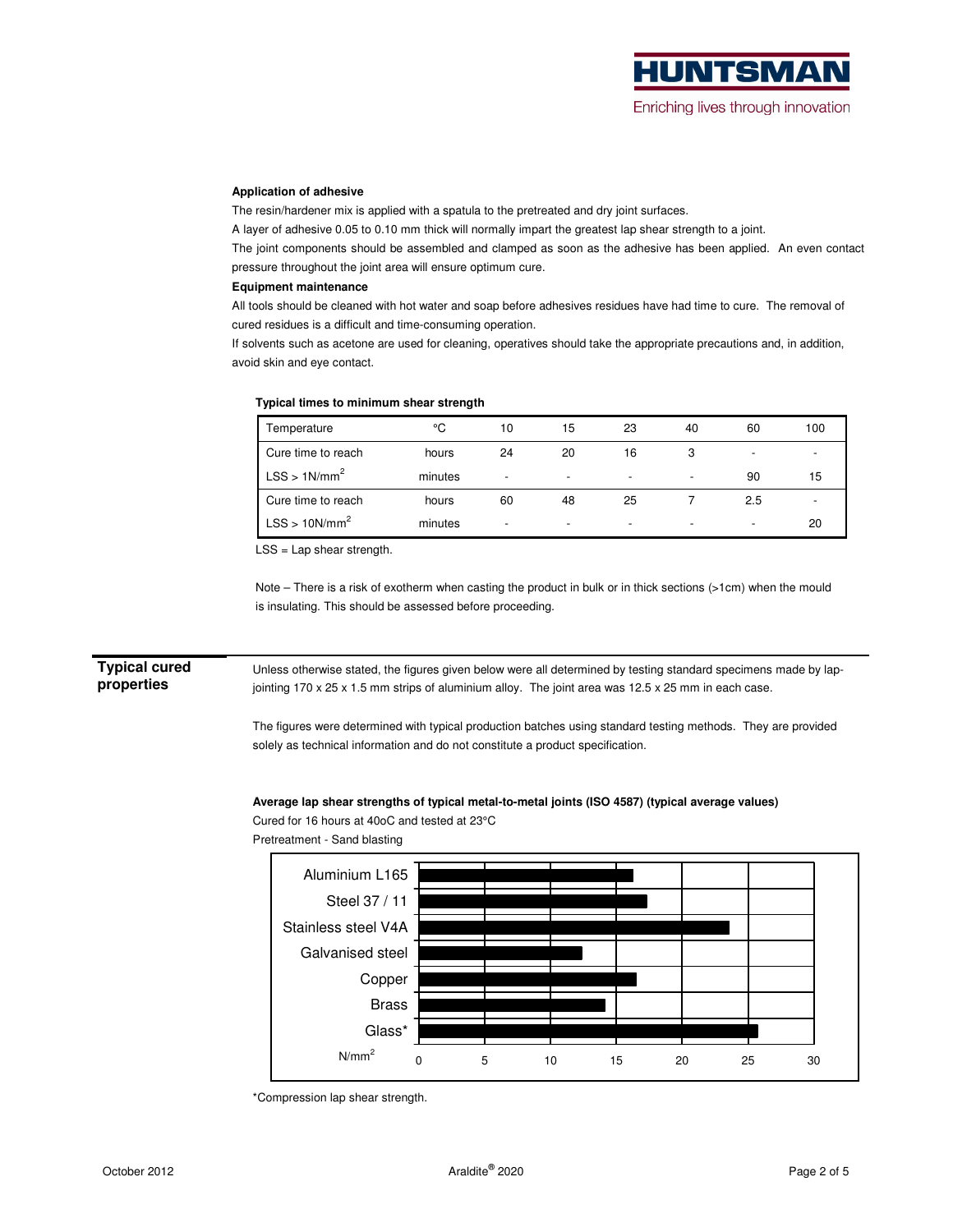

#### **Average lap shear strengths of typical plastic-to-plastic joints (ISO 4587) (typical average values)**

Cured for 16 hours at 40°C and tested at 23°C

Pretreatment - Lightly abrade and iso-propanol degrease.



#### **Lap shear strength versus temperature (ISO 4587) (typical average values)**

|  |  |  |  | Cure: (a) = 7 days /23 $^{\circ}$ C; (b) = 24 hours/23 $^{\circ}$ C + 30 minutes/80 $^{\circ}$ C |
|--|--|--|--|--------------------------------------------------------------------------------------------------|
|  |  |  |  |                                                                                                  |



| Roller peel test (ISO 4578) (typical average values)<br>Cured 16 hours/40°C                                         | $0.2$ N/mm |
|---------------------------------------------------------------------------------------------------------------------|------------|
| Flexural Properties (ISO 178) Cure 16 hours/ 40 <sup>o</sup> C tested at 23 <sup>o</sup> C (typical average values) |            |
| <b>Flexural Strength</b>                                                                                            | 75 MPa     |
| <b>Elexural Modulus</b>                                                                                             | 2400 MPa   |

| Flexural Modulus                                      | 2400 MPa |
|-------------------------------------------------------|----------|
| Glass transition temperature (typical average values) | 40 °C    |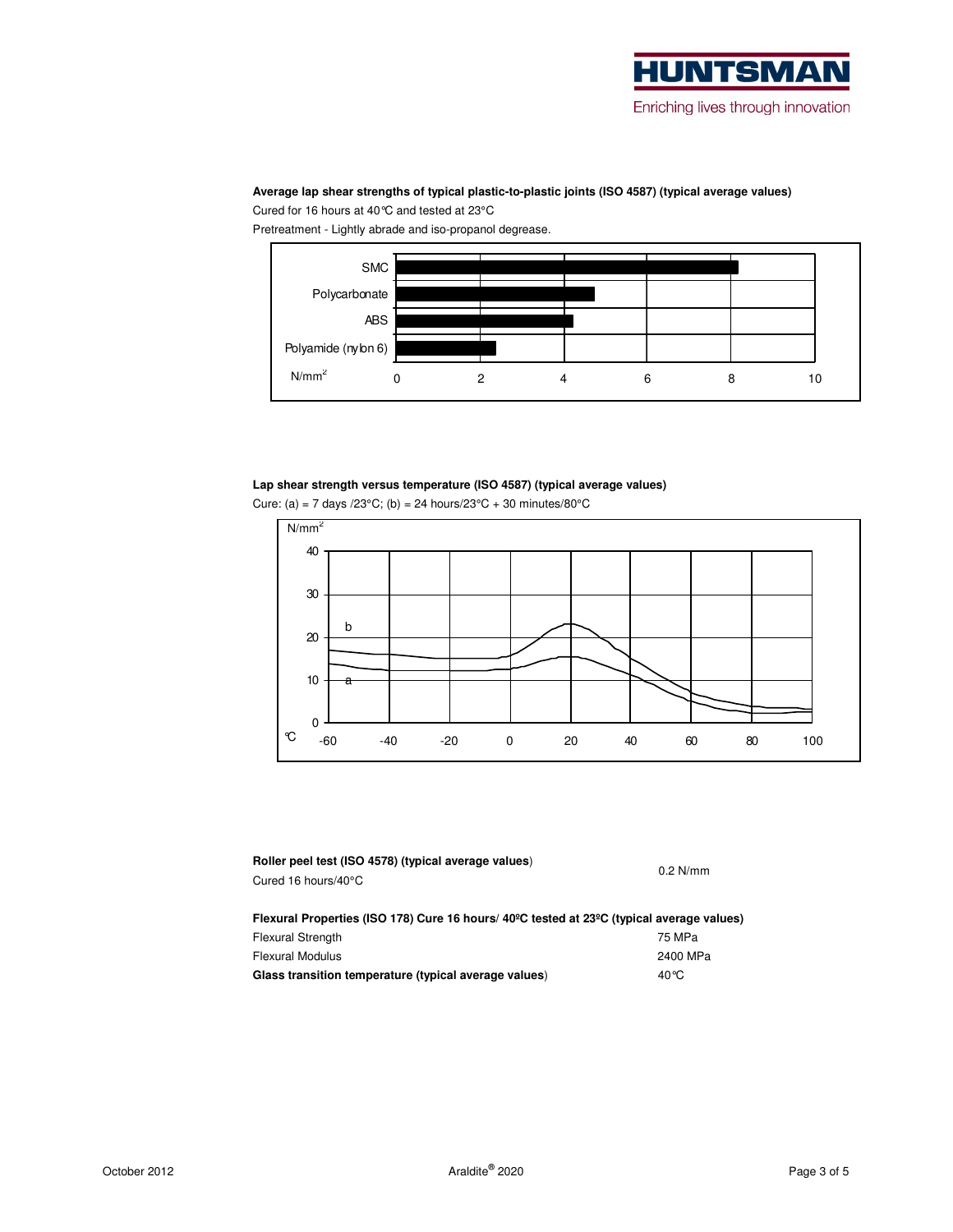



#### **Lap shear strength versus immersion in various media (typical average values)**  Unless otherwise stated, L.S.S. was determined after immersion for 90 days at 23°C

#### **Lap shear strength versus tropical weathering**

(40/92, DIN 50015; typical average values) Cure: 16 hours/40°C; Test: at 23°C



#### **Lap shear strength versus heat ageing**

Cure:16 hours/40°C



#### **Thermal cycling**

100 cycles of 6 hour duration from -30 ℃ to 70 ℃ 4.5N/mm<sup>2</sup>